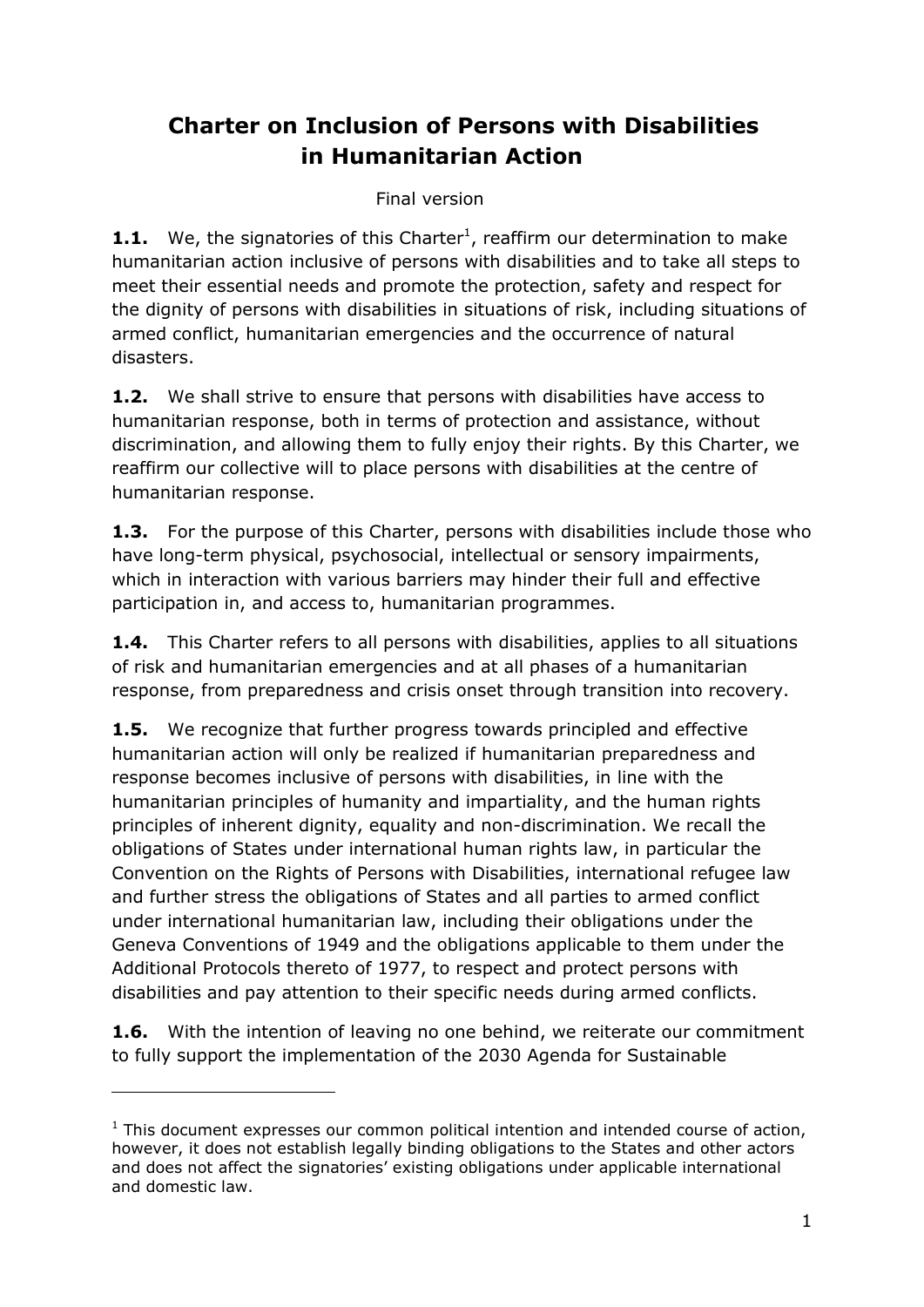Development as a core element in ensuring the inclusion of persons with disabilities. We highlight our will to translate into action the Sendai Framework on Disaster Risk Reduction and stress the necessity to support its implementation as an essential instrument to empower persons with disabilities and promote universally accessible response, recovery, rehabilitation and reconstruction.

**1.7.** We recall that persons with disabilities are disproportionately affected in situations of risk and humanitarian emergencies, and face multiple barriers in accessing protection and humanitarian assistance, including relief and recovery support. They are also particularly exposed to targeted violence, exploitation and abuse, including sexual and gender-based violence.

**1.8.** We recognize the multiple and intersecting forms of discrimination that further exacerbate the exclusion of all persons with disabilities in situations of risk and humanitarian emergencies and whether they are living in urban, rural or remote areas, in poverty, in isolation or in institutions, and regardless of their status, including migrants, refugees or other displaced persons, and that crisis often leads to further impairment.

**1.9.** We stress the importance of improving capacity building of national and local authorities and the broader humanitarian community on issues related to persons with disabilities, including though increased awareness and adequate resourcing. We recognize that existing policies, procedures and practices on inclusion of persons with disabilities in humanitarian programs need to be strengthened and systematized. We further stress the importance of collection and analysis of disability data disaggregated by age and sex, as an important element in the design and monitoring of States' obligations, humanitarian programming and policy as a whole.

**1.10.** We recall that persons with disabilities and their representative organizations have untapped capacity and are not sufficiently consulted nor actively involved in decision-making processes concerning their lives, including in crisis preparedness and response coordination mechanisms.

# **We commit to:**

#### **2.1. Non-discrimination**

- a. Condemn and eliminate all forms of discrimination against persons with disabilities in humanitarian programming and policy, including by guaranteeing protection and equal access to assistance for all persons with disabilities.
- b. Facilitate the protection and safety of all children and adults with disabilities, recognising that multiple and intersecting factors such as gender, age, ethnicity, minority status, as well as other diversity and context-specific factors necessitate distinct responses and measures.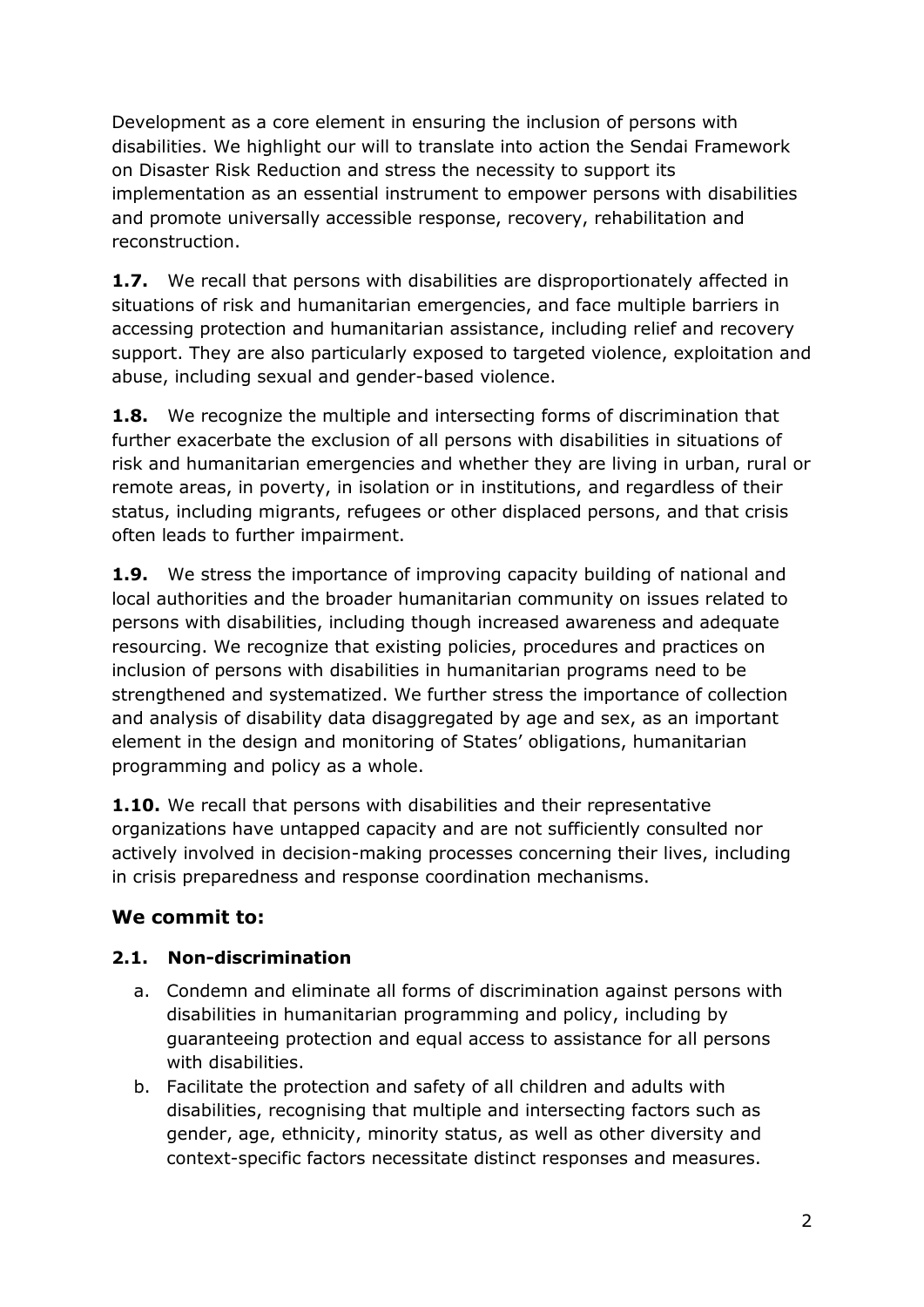c. Pay specific attention to the situation of women and girls of all ages with disabilities in the context of situations of risk and humanitarian emergencies and further take all necessary action to empower and protect them from physical, sexual and other forms of violence, abuse, exploitation and harassment.

## **2.2. Participation**

- a. Promote meaningful involvement of persons with disabilities and their representative organizations in the needs assessment, design, implementation, coordination, monitoring and evaluation of humanitarian preparedness and response programs and draw from their leadership, skills, experience and other capabilities to ensure their active participation in decision making and planning processes including in appropriate coordination mechanisms.
- b. Work to foster inclusive community-based protection mechanisms so as to better provide tailored and context specific response and strengthen the resilience of persons with disabilities, their communities, their families and caregivers.

# **2.3. Inclusive policy**

- a. Engage with all relevant States, and other stakeholders and partners to ensure protection for persons with disabilities as required by international law.
- b. Develop, endorse and implement policies and guidelines based on existing frameworks and standards, supporting humanitarian actors to improve inclusion of persons with disabilities in emergency preparedness and responses.
- c. Adopt policies and processes to improve quantitative and qualitative data collection on persons with disabilities that delivers comparable and reliable evidence and is ethically collected, respectful of confidentiality and privacy. Ensure that data collected on persons with disabilities is disaggregated by age and sex, and analysed and used on an ongoing basis to assess and advance accessibility of humanitarian services and assistance, as well as participation in policy and program design, implementation and evaluation.

# **2.4. Inclusive response and services**

- a. Ensure that emergency and preparedness planning are designed to take into account the diverse needs of persons with disabilities.
- b. Strive to ensure that services and humanitarian assistance are equally available for and accessible to all persons with disabilities, and guarantee the availability, affordability and access to specialized services, including assistive technology in the short, medium and long term.
- c. Work towards the elimination of physical, communication, and attitudinal barriers including through systematic provision of information for all in